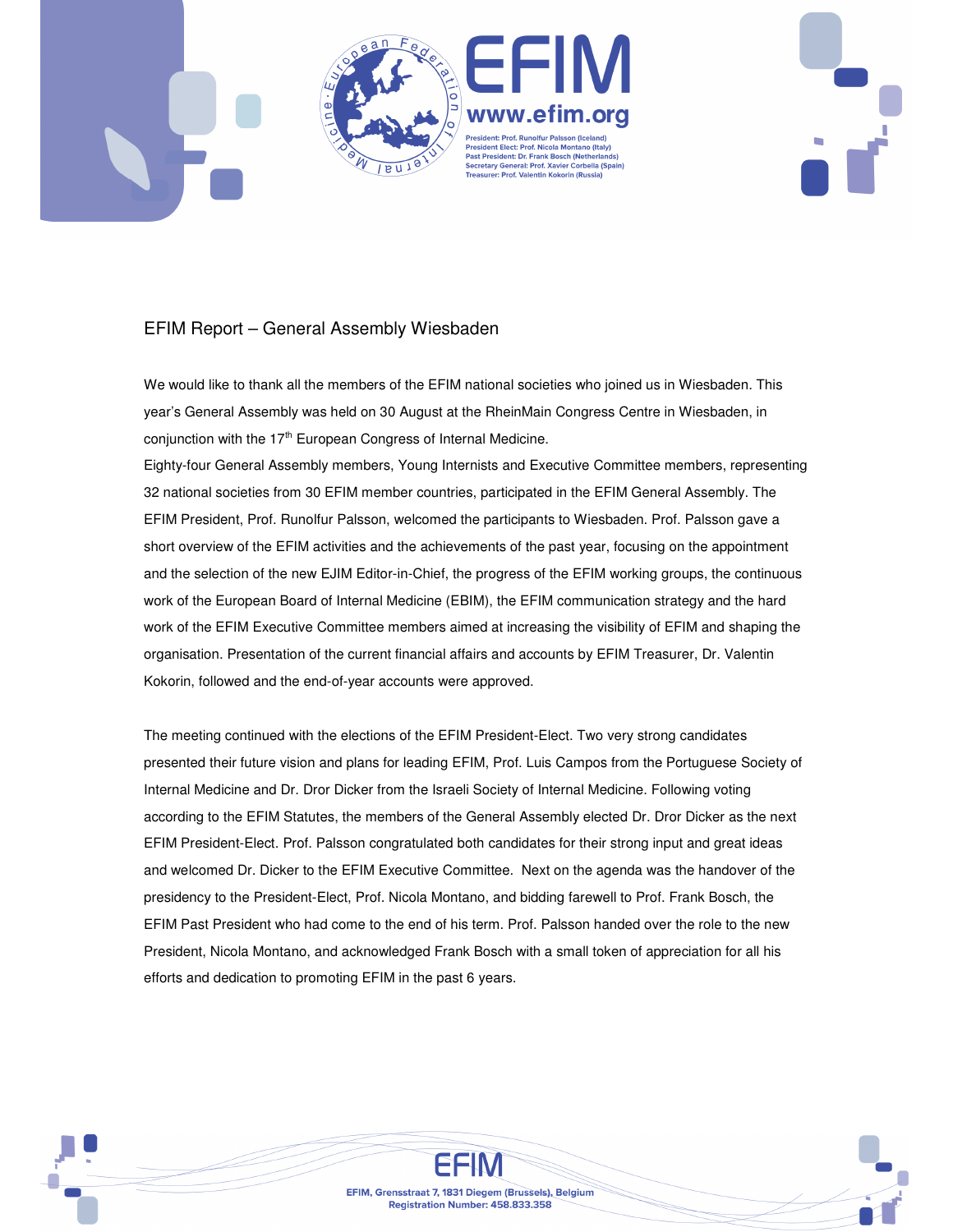



Furthermore, EFIM welcomed on board a new member, the Lebanese Society of Internal Medicine, which was approved by the General Assembly as EFIM Associate Member.

A strong proposal to host the next summer school in 2020 – 22 in Estoril, Spain, was presented by the Spanish Society of Internal Medicine and was approved by the General Assembly.

The General Assembly continued with an official approval of the appointment of the new EJIM Editor-in-Chief, Prof. Giancarlo Agnelli and the farewell of Prof. Pier Mannucci, the outgoing EJIM Editor-in-Chief. Both, the Publisher, Elsevier, and EFIM expressed their gratitude to Prof. Mannucci for his exceptional leadership and achievements as the editor of EJIM. Prof. Mannucci was pleased to present the progress of the journal during the past year informing the General Assembly about the increase in the impact factor to 3.28. EJIM now ranks  $27<sup>th</sup>$  out of the 154 journals in the category Medicine General & Internal.

John Kellett, the Editor-in-Chief of the European Journal of Case Reports in Internal Medicine, informed the audience about another successful year of the journal, reflecting back on the progress since the journal was launched five years ago and announcing the Pub Med indexation.

Prof. Petra-Maria Schumm-Draeger, ECIM 2018 President, welcomed the participants to the 2018 European Congress of Internal Medicine in Wiesbaden. Prof. Schumm-Drager gave brief report on the congress, informing the members of the General Assembly that the number of participants in Wiesbaden had reached 1100 participants from 70 different countries. Prof. Luis Campos, the next ECIM 2019 Chair, presented the theme of the 2019 European Congress of Internal Medicine in Lisbon, inviting the delegates to spread the word among their societies and to attend Lisbon congress.

Prof. Rijk Gans presented the strategy for implementation of the European Curriculum of Internal Medicine and the future EBIM activities while the chairs of the EFIM working groups were given the opportunity to update on the latest activities.

The chair of the Gender Medicine Working Group, Dr. Alberto Marra, reported the preliminary results from the IMAGINE survey and presented the next initiatives of the Gender Medicine Working Group. Prof. Luis Campos, the Chair of the Quality of Care and Professional Issues Working Group, presented the progress of the WG and the publication of the position paper in EJIM entitled "Hospital ambulatory medicine: A